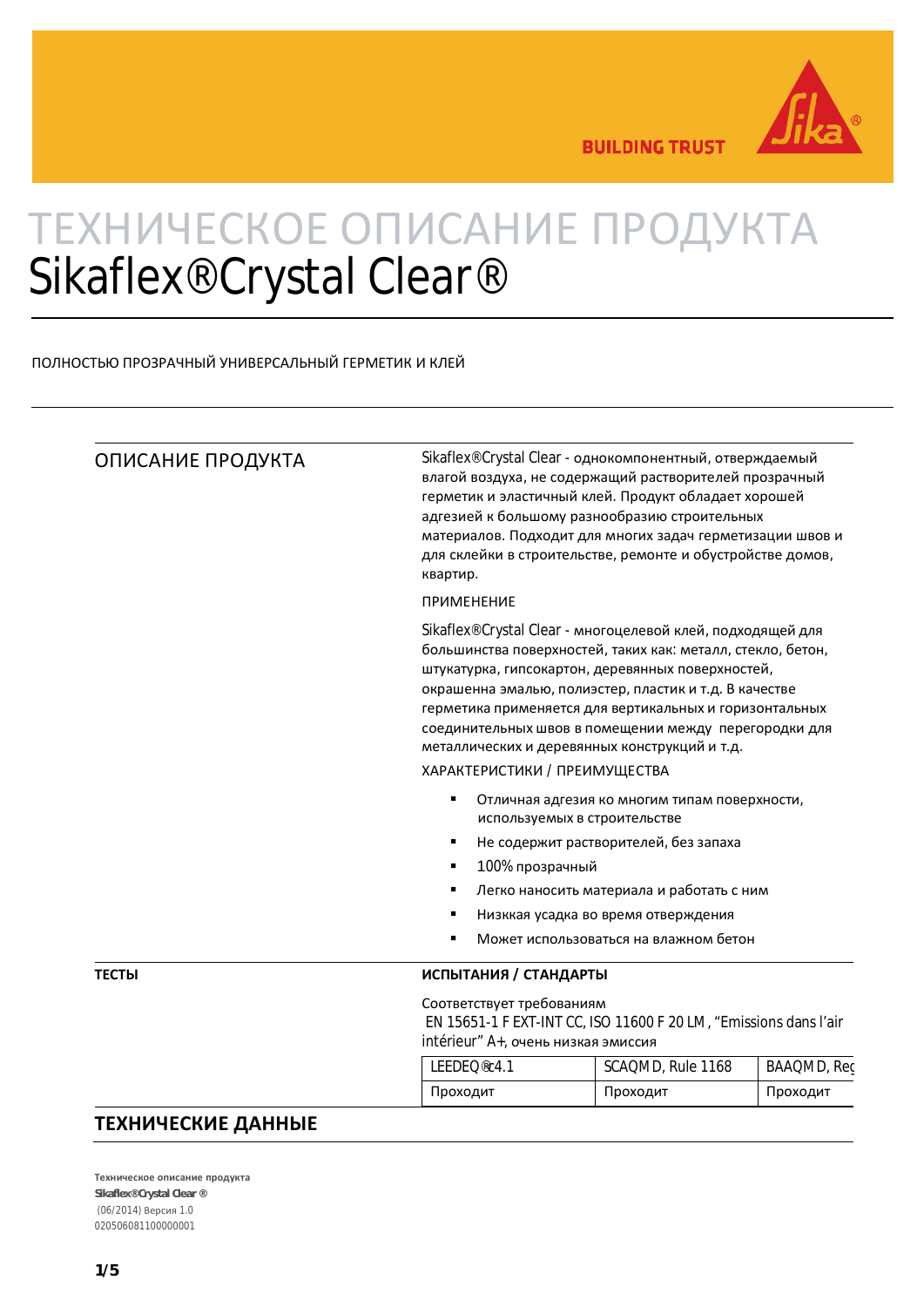| <b>OOPMA</b>                   | ЦВЕТ                                                                                                                                                                                                                                                                                                                                                                                                                                                                                                                                                                                                                                                                                                                                                                                                                                                                              |  |
|--------------------------------|-----------------------------------------------------------------------------------------------------------------------------------------------------------------------------------------------------------------------------------------------------------------------------------------------------------------------------------------------------------------------------------------------------------------------------------------------------------------------------------------------------------------------------------------------------------------------------------------------------------------------------------------------------------------------------------------------------------------------------------------------------------------------------------------------------------------------------------------------------------------------------------|--|
|                                | Прозрачный<br><b>УПАКОВКА</b>                                                                                                                                                                                                                                                                                                                                                                                                                                                                                                                                                                                                                                                                                                                                                                                                                                                     |  |
|                                | 300 гр картридж (290 мл), по 12 шт. в коробке, 1344 картриджи<br>на поддоне                                                                                                                                                                                                                                                                                                                                                                                                                                                                                                                                                                                                                                                                                                                                                                                                       |  |
| <b>ХРАНЕНИЕ</b>                | УСЛОВИЯ ХРАНЕНИЯ / СРОК ХРАНЕНИЯ                                                                                                                                                                                                                                                                                                                                                                                                                                                                                                                                                                                                                                                                                                                                                                                                                                                  |  |
|                                | 12 месяцев с даты изготовления, при хранении в закрытой<br>заводской, и неповрежденной упаковке в сухом и прохладном<br>месте при температуре<br>от + 5° С до + 25° С. Защищать от прямых солнечных лучей.                                                                                                                                                                                                                                                                                                                                                                                                                                                                                                                                                                                                                                                                        |  |
| ТЕХНИЧЕСКИЕ ДАННЫЕ             | ХИМИЧЕСКАЯ ОСНОВА<br>Силан-модифицированный полимер<br>ПЛОТНОСТЬ 1.05 кг/л прибл. <sup>1)</sup> (ISO 1183-1)<br>ВРЕМЯ ПЛЕКООБРАЗОВАНИ<br>40 мин. прибл. <sup>1)</sup><br><b>ВРЕМЯ ОТВЕРЖДЕНИЯ</b><br>3 мм / 24 ч прибл. <sup>1)</sup><br>ТЕМПЕРАТУРА НАНЕСЕНИЯ<br>+5°С to +40°С, мин. 3°С выше точки росы<br>ЭКСПЛУАТАЦИОННАЯ ТЕМПЕРАТУРА<br>-40 $^{\circ}$ C to +80 $^{\circ}$ C<br>ПРОЧНОСТЬ НА РАСТЯЖЕНИЕ<br>2.0 Н/мм <sup>2</sup> прибл. <sup>1)</sup> (ISO 37)<br><b>ТВЕРДОСТЬ ПО ШОРУ А</b><br>35 прибл. <sup>1)</sup> (после 28 дней) (ISO 868)<br>ПРОЧНОСТЬ НА СДВИГ<br>0.3 /мм <sup>2</sup> прибл. при 60% удлинении <sup>1)2)</sup> (ISO 8339)<br>УДЛИНЕНИЕ ПРИ РАЗРЫВЕ<br>100% прибл. <sup>1)</sup><br>ЭЛАСТИЧНОСТЬ (УПРУГОЕ ВОССТАНОВЛЕНИЕ)<br>> 70% прибл. <sup>1)</sup><br><sup>1)</sup> 23°С / 50% относительная влажность<br><sup>2)</sup> Conditioning: Method A |  |
| Информация о системе           |                                                                                                                                                                                                                                                                                                                                                                                                                                                                                                                                                                                                                                                                                                                                                                                                                                                                                   |  |
| Швы<br>РАСХОД/ КОНСТРУКЦИЯ ШВА |                                                                                                                                                                                                                                                                                                                                                                                                                                                                                                                                                                                                                                                                                                                                                                                                                                                                                   |  |

| РАСХОД/ КОНСТРУКЦИЯ ШВА | швы                                                                                                                                                                                                                                                                                                                                                           |                  |          |                 |
|-------------------------|---------------------------------------------------------------------------------------------------------------------------------------------------------------------------------------------------------------------------------------------------------------------------------------------------------------------------------------------------------------|------------------|----------|-----------------|
|                         | Ширину шва необходимо рассчитать с учетом допустимой еформации                                                                                                                                                                                                                                                                                                |                  |          |                 |
|                         | герметика. Как правило, ширина должна составлять не менее 6 мм, но<br>не более 20 мм. Следует соблюдать отношение ширины к глубине -<br>примерно 2:1<br>Швы шириной до 10 мм служат для контроля образования трещин, т. е.<br>это не деформационные швы. Принципиально важна ширина шва во<br>время нанесения герметика (ориентировочная температура +10 °С). |                  |          |                 |
|                         | Примерный расход:                                                                                                                                                                                                                                                                                                                                             |                  |          |                 |
|                         | Ширина шва                                                                                                                                                                                                                                                                                                                                                    | 10 <sub>mm</sub> | 15 MM    | $20 \text{ mm}$ |
|                         | Глубина шва                                                                                                                                                                                                                                                                                                                                                   | 10 мм            | 12-15 MM | $17 \text{ mm}$ |
|                         | Длина шва / 290мл                                                                                                                                                                                                                                                                                                                                             | $~-3.0M$         | ~1.5m    | $-0.9M$         |
|                         | Заполнение шва: применяйте материалы совместимые с герметиком, к<br>примеру, шнуры из вспененного полиэтилена с замкнутыми порами.                                                                                                                                                                                                                            |                  |          |                 |

Техническое описание продукта Sikaflex® Crystal Clear ® (06/2014) Версия 1.0 020506081100000001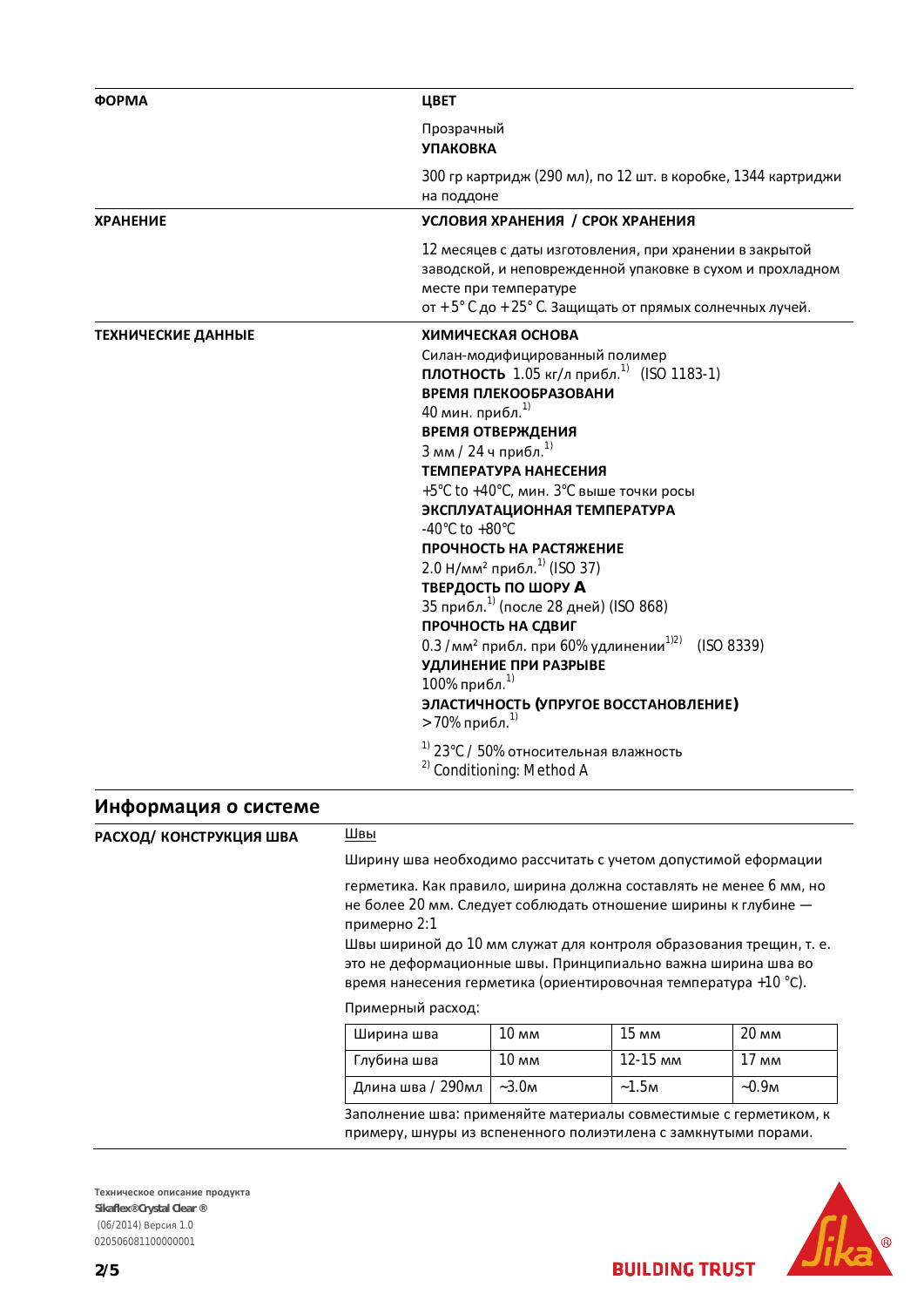|                          | Приклеивание                                                                                                                                                                                                                                                                                                                                                                                                                                                                    |
|--------------------------|---------------------------------------------------------------------------------------------------------------------------------------------------------------------------------------------------------------------------------------------------------------------------------------------------------------------------------------------------------------------------------------------------------------------------------------------------------------------------------|
|                          | - Точечное нанесение:<br>1 картридж рассчитан на 100х3 см точек (диаметр: 3 см, толщина: 0,4<br>CM)                                                                                                                                                                                                                                                                                                                                                                             |
|                          | - Нанесение полосой:<br>Носик с диаметром выхода 5 мм, дает валик ~ 15 м длиной для 290 мл<br>картриджа (~ 20 мл на погонный метр).                                                                                                                                                                                                                                                                                                                                             |
| КАЧЕСТВО ОСНОВАНИЯ       | Основание должно быть чистым, сухим и однородным. Оно не должно<br>содержать масел, смазки, пыли, хрупких и рыхлых частиц. Цементное<br>молочко необходимо удалить.                                                                                                                                                                                                                                                                                                             |
| ПОДГОТОВКА ОСНОВАНИЯ     | Материал Sika® Crystal Clear обладает сильной адгезией без прамеров<br>и/или активаторов к большинству хорошо подготовленных прочных,<br>чистых оснований.                                                                                                                                                                                                                                                                                                                      |
|                          | Для оптимальной адгезии и критических важных применений, таких<br>как: при воздействии экстремальных погодных условий или временное<br>погружение в воду необходимо:                                                                                                                                                                                                                                                                                                            |
|                          | Непорестые поверхности                                                                                                                                                                                                                                                                                                                                                                                                                                                          |
|                          | Алюминий, анодированный алюминий, нержавеющая сталь, твердый<br>ПВХ, оцинкованная сталь, металлы с порошковым покрытием или<br>глазурованная плитка должны быть очищены и предварительно<br>обрабатаны Sika ® Aktivator-205 с помощью чистого полотенца. Перед<br>приклеиванием, предусмотреть время сушки между слоями не менее<br>15 мин (макс. 6 часов).                                                                                                                     |
|                          | Металлы, такие как: медь, латунь, титан-цинк и т.д., должны быть<br>очищены и предварительно обработанны Sika ® Aktivator-205 с<br>помощью чистого полотенца. Спустя не менее 15 минут нанести<br>Sika®Primer-3 N с помощью кисти и выдержать не менее 30 минут (макс.<br>8 часов) перед склеиванием.                                                                                                                                                                           |
|                          | Пористые основания                                                                                                                                                                                                                                                                                                                                                                                                                                                              |
|                          | Бетон, газобетон и цементные штукатурки, строительные растворы,<br>кирпич, и т.д. нужно загрунтовать Sika®Primer-3 N с помощью кисти.<br>Перед приклеиванием выдержать не менее 30 минут (макс. 8 часов).                                                                                                                                                                                                                                                                       |
|                          | Для получения подробных инструкций предварительной обработки,<br>пожалуйста, свяжитесь с нашей технической службой.                                                                                                                                                                                                                                                                                                                                                             |
|                          | Грунтовки улучшают адгезию. Они не заменяют правильную очистку<br>поверхности, не улучшают значительно её прочность.                                                                                                                                                                                                                                                                                                                                                            |
| ИНСТРУКЦИИ ПО ПРИМЕНЕНИЮ |                                                                                                                                                                                                                                                                                                                                                                                                                                                                                 |
| <b>СПОСОБ</b>            | Материал Sika® Crystal Clear поставляется готовым к применению.                                                                                                                                                                                                                                                                                                                                                                                                                 |
| НАНЕСЕНИЯ/ИНСТРУМЕНТЫ    | Швы. После соответствующей подготовки шва и основания вставьте<br>шнур на требуемую глубину и нанесите праймер, если необходимо.<br>Вставьте картридж в пистолет для нанесения герметика и выдавите<br>Sika® Crystal Clear в шов так, чтобы обеспечивался полный контакт с<br>боковой стороной шва. Заполните шов, не допуская вовлечения<br>воздуха. Малярный скотч необходимо использовать там, где требуются<br>очень четкие или исключительно аккуратные линии шва. Удалите |
|                          | скотч, пока герметик еще мягкий. Разладьте шов с помощью<br>разглаживающей жидкости, чтобы сформировалась безупречная<br>поверхность герметика.                                                                                                                                                                                                                                                                                                                                 |
|                          | Приклеивание: После подготовки основания нанесите Sika® Crystal                                                                                                                                                                                                                                                                                                                                                                                                                 |

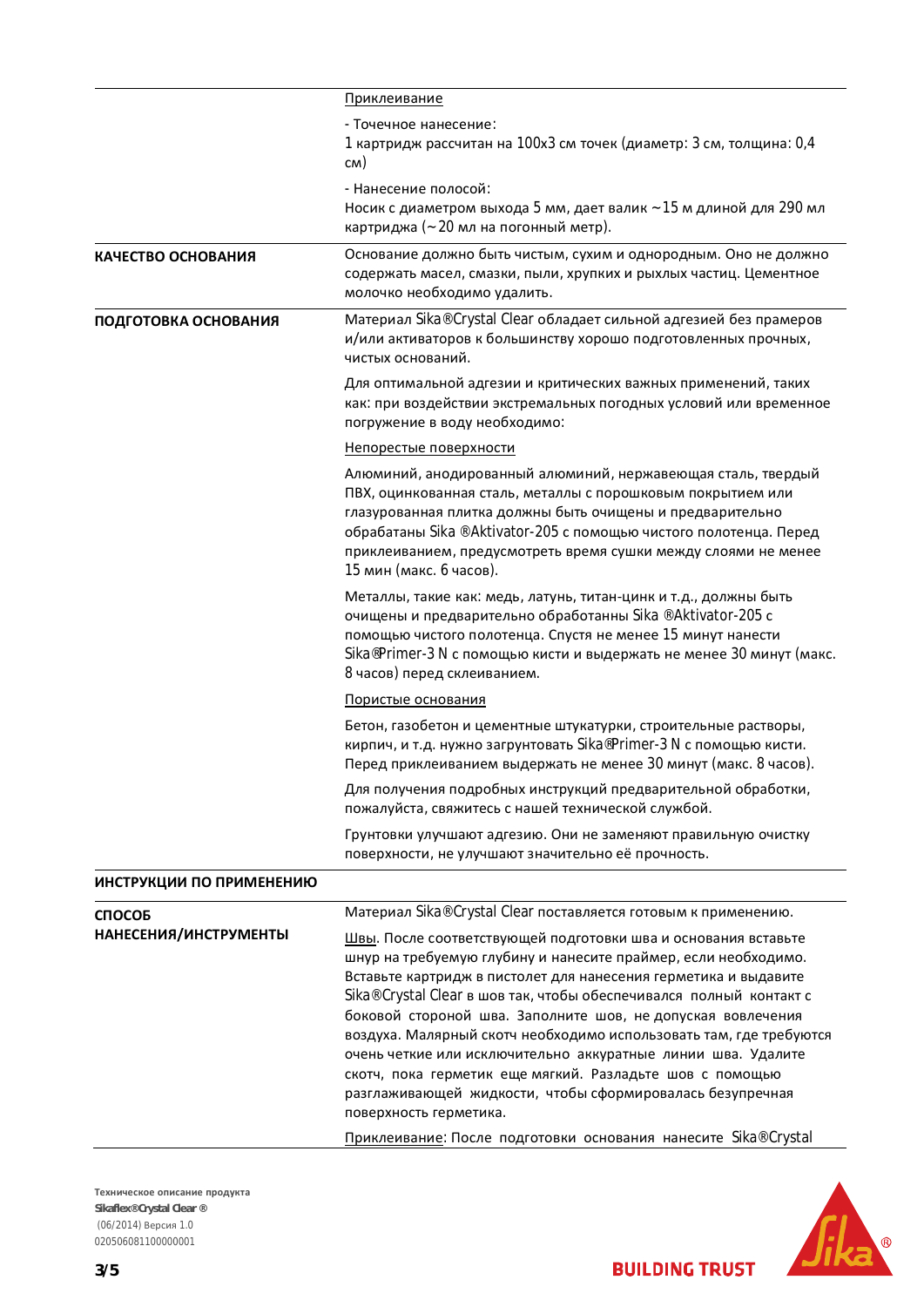|                                         | Сеаг полосами или точками на клеевую поверхность с интервалом в<br>несколько сантиметров. Прижимая рукой, установите приклеиваемый<br>элемент в нужное положение. При необходимости используйте<br>адгезионную ленту, клинья или подпорки, чтобы удерживать<br>соединенные элементы вместе в первые часы отверждения.<br>Неправильно расположенный элемент можно легко открепить и<br>изменить его положение в первые несколько минут после<br>нанесения. Снова прижмите элемент.                                                                                                                                                                                                                                                                                                                                                                                                                                                                                                                                                                      |
|-----------------------------------------|--------------------------------------------------------------------------------------------------------------------------------------------------------------------------------------------------------------------------------------------------------------------------------------------------------------------------------------------------------------------------------------------------------------------------------------------------------------------------------------------------------------------------------------------------------------------------------------------------------------------------------------------------------------------------------------------------------------------------------------------------------------------------------------------------------------------------------------------------------------------------------------------------------------------------------------------------------------------------------------------------------------------------------------------------------|
|                                         | Рекомендуемая толщина клея зависит от поверхности и менее 3 мм.                                                                                                                                                                                                                                                                                                                                                                                                                                                                                                                                                                                                                                                                                                                                                                                                                                                                                                                                                                                        |
|                                         | Неправильно установлен элемент может быть легко скорректированы в<br>течение 5 минут после нанесения.                                                                                                                                                                                                                                                                                                                                                                                                                                                                                                                                                                                                                                                                                                                                                                                                                                                                                                                                                  |
|                                         | Свежий, не набравший прочность клей, оставшийся на поверхности<br>должны быть немедленно удален.                                                                                                                                                                                                                                                                                                                                                                                                                                                                                                                                                                                                                                                                                                                                                                                                                                                                                                                                                       |
|                                         | Конечная прочность будет получена после полного отверждения<br>Sikaflex ® Crystal Clear.                                                                                                                                                                                                                                                                                                                                                                                                                                                                                                                                                                                                                                                                                                                                                                                                                                                                                                                                                               |
| ОЧИСТКА ИНСТРУМЕНТОВ                    | Очищайте все инструменты и оборудование с помощью Sika® Remover-<br>208 или Sika® TopClean-T сразу же после использования. Присохший<br>(отвержденный) материал можно удалить только механическим<br>способом.                                                                                                                                                                                                                                                                                                                                                                                                                                                                                                                                                                                                                                                                                                                                                                                                                                         |
| ЗАМЕЧАНИЯ ПО ПРИМЕНЕНИЮ/                | Перед приклеиванием, проверить адгезию и стойкость красок и                                                                                                                                                                                                                                                                                                                                                                                                                                                                                                                                                                                                                                                                                                                                                                                                                                                                                                                                                                                            |
| <b>ОГРАНИЧЕНИЯ</b>                      | покрытий путем проведения пробного испытания.<br>Не используйте снаружи помещений на легко корродирующих<br>поверхностях, так как: чистая сталь, железа и т.д.<br>Изменение цвета может произойти в результате воздействия<br>химических веществ, высоких температур и УФ-излучения. Однако<br>изменение цвета не ведет к снижению технических характеристик или<br>долговечности продукта.<br>При использовании с природным камнем обратитесь в нашу<br>техническую службу. Не используйте Sikaflex ® Crystal Clear на<br>битумные основания, основания из натурального каучука или на<br>строительные материалы, которые могут выделять масло,<br>пластификаторы или растворители, которые могут воздествовать на<br>герметик.<br>Не используйте для соединения со стеклом, если клеевой шов или клей<br>или подложка непосредственно подвергается воздействию солнечных<br>лучей. Не используйте на PE, PP, PTFE и некоторых пластифицированных<br>синтетических материалах.<br>Не используйте Sikaflex ® Crystal Clear для герметизации бассейнов. |
|                                         | Не подходит для швов, подвергающихся давлению воды или постоянно<br>погруженных в воду.                                                                                                                                                                                                                                                                                                                                                                                                                                                                                                                                                                                                                                                                                                                                                                                                                                                                                                                                                                |
| БАЗОВЫЕ ЗНАЧЕНИЯ                        | Все представленные в техническом описании продукта данные<br>основаны на лабораторных тестах. Фактические данные испытаний<br>могут отличаться из-за обстоятельств находящихся вне нашего контроля.                                                                                                                                                                                                                                                                                                                                                                                                                                                                                                                                                                                                                                                                                                                                                                                                                                                    |
| МЕСТНЫЕ ОГРАНИЧЕНИЯ                     | Следует иметь в виду, что в результате действия специфических<br>местных нормативно-правовых актов, эксплуатационные<br>характеристики данного продукта могут варьироваться в разных<br>странах. Точное описание областей применения продукта можно<br>прочесть в спецификациях, разработанных для конкретной страны.                                                                                                                                                                                                                                                                                                                                                                                                                                                                                                                                                                                                                                                                                                                                  |
| ИНФОРМАЦИЯ ПО ОХРАНЕ<br>ТРУДА И ТЕХНИКЕ | Рекомендации и требования к пользователям по безопасному<br>обращению, хранению и утилизации химических товаров приводятся                                                                                                                                                                                                                                                                                                                                                                                                                                                                                                                                                                                                                                                                                                                                                                                                                                                                                                                             |

Техническое описание продукта Sikaflex® Crystal Clear ® (06/2014) Версия 1.0 020506081100000001